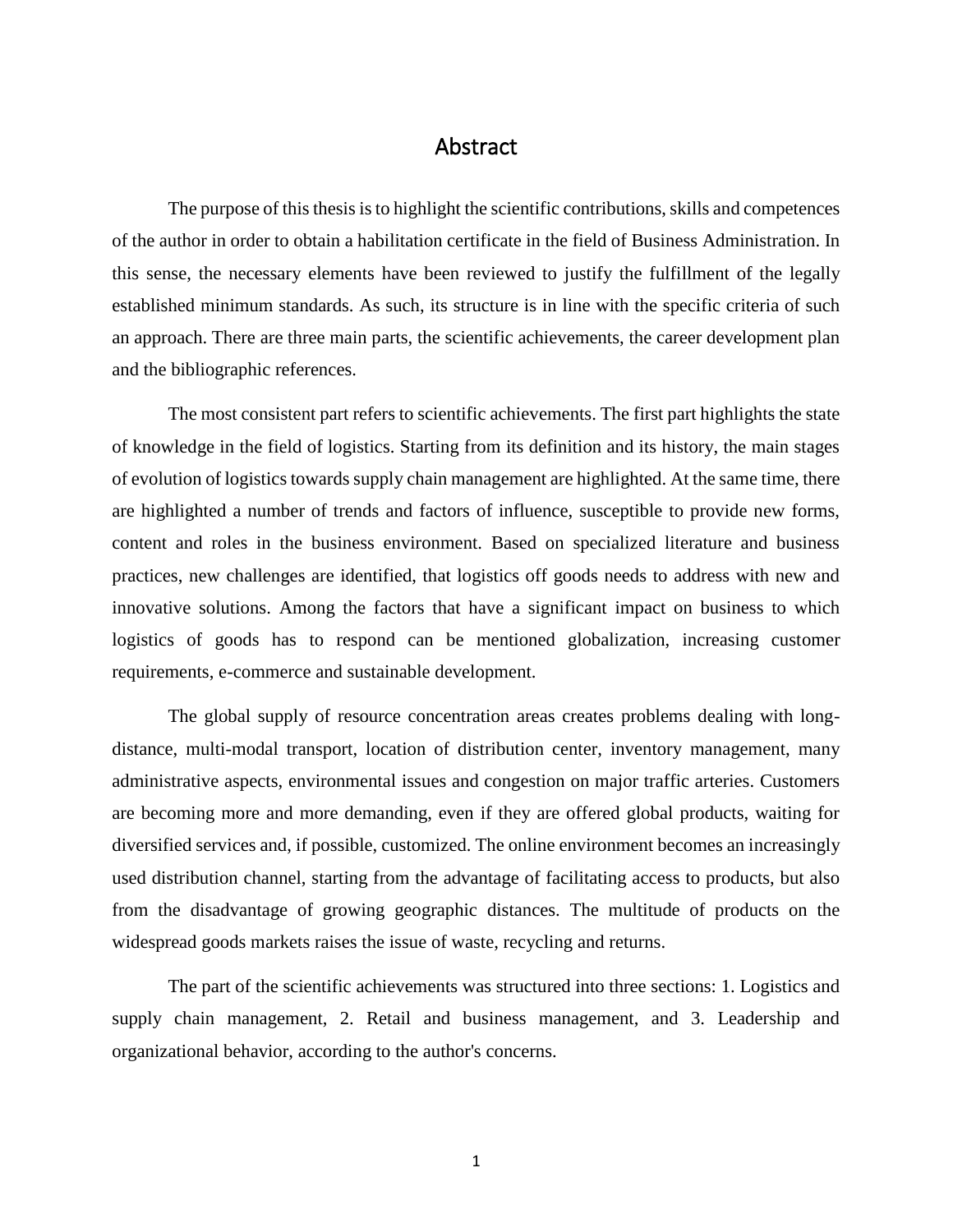In Logistics and Supply Chain Management are presented 2 articles published in the Amfiteatru Economic Journal, which highlight the purpose for which they were written, the main elements of literature review, the results obtained and some practical implications. In addition to the two Clarivate Analytics indexed articles, the author contributed to the development of two books, as well as articles published in journals indexed in international databases or in proceedings of international conferences. This section reflects the author's contribution to creating a logistics of goods school within Business Administration.

The second section is made up of 5 Clarivate Analytics indexed articles, being the author's earliest preoccupation. All 5 articles include original research, with concrete results and practical implications, both in the field of retail and in that of the training of future professionals in the trade field. The structure of the presentation of the articles is identical - the purpose of the elaboration, the scientific novelty elements, highlighted by academic literature, the research hypotheses, the results obtained and their implications. Among the articles which are part of this section, a special mention is represented by the following article - Coca, V., Dobrea, M., **Vasiliu**, **C.,** 2013. Towards a sustainable development of retailing in Romania. Amfiteatru Economic, 15 (special issue 7), pp. 583-602. It is a pioneering scientific work for our country, able to offer a suggestive image, based on in-depth documentation, for what represents the modern trade in Romania. Perhaps not by accident, the article has 11 citations in Clarivate Analytics journals and 16 in Google Scholar.

The third section is made up of 3 articles, all published in journals indexed in Clarivate Analytics, with high scent-metrics indices. All three articles were based on the author's cooperation with other co-authors, mostly from abroad. The articles have a logical connection, being built on the basis of ideas and conceptual models grounded and presented in other papers starting with 2010. The structure of the article presentation is similar to that of the previous section. All of these articles are based on exploratory research on large samples and are placed in Romania, constituting, from this point of view, pioneering works. At the same time, the articles were able to highlight a series of comparisons with other international researches as well as with the results illustrated in the scientific journals. The basis of the articles was the established scientific theories in the field, presented in the scientific literature, as well as working tools adapted Romanian context. Apart from the three papers in the thesis, the author also contributed to the editing of 4 other articles in the field, of which 3 are all indexed in journals by Clarivate Analytics and one